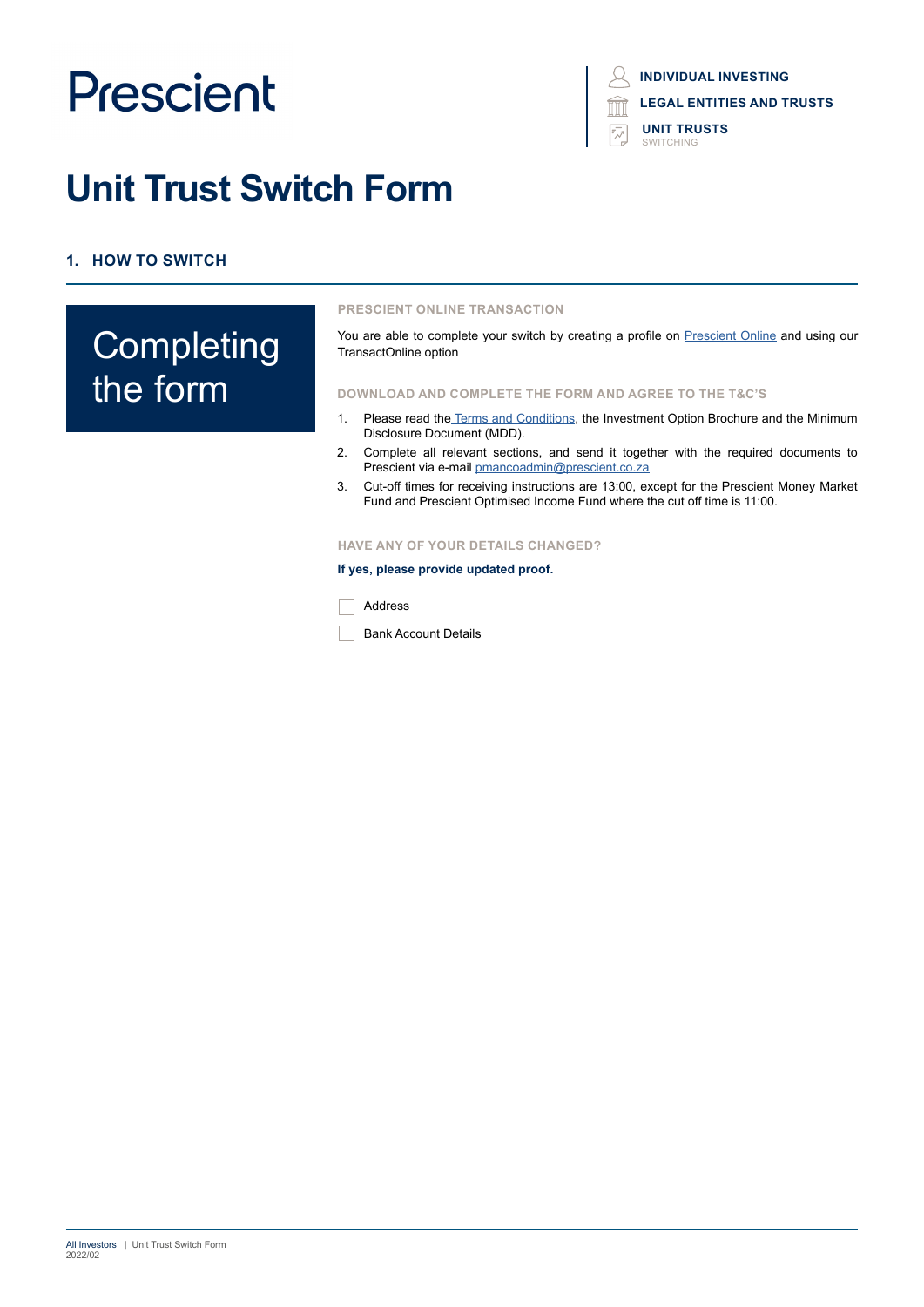| <b>INDIVIDUAL INVESTING</b> |  |
|-----------------------------|--|
|                             |  |

**LEGAL ENTITIES AND TRUSTS**

**UNIT TRUSTS** SWITCHING

# **Unit Trust Switch Form**

## **2. INVESTOR DETAILS**

| <b>Client Number</b>                      |  |
|-------------------------------------------|--|
| Names / Entity Name / Co. Registered Name |  |
| ID or Registered Number                   |  |

### **3. SWITCH OF UNIT TRUST FUNDS**

#### **Please select the appropriate fund and the number of units, or percentage or rand value to be switched.**

| <b>Units</b><br><b>From Unit Trust Fund Name</b><br>or Amount<br>or Percentage | <b>To Unit Trust Fund Name</b> | <b>Annual Advisor</b><br><b>Fee</b><br>(Paid by the Investor | Distributions*<br>(please tick)     |                 |            |
|--------------------------------------------------------------------------------|--------------------------------|--------------------------------------------------------------|-------------------------------------|-----------------|------------|
|                                                                                |                                |                                                              | to the advisor by<br>sale of units) | $Re-$<br>invest | Pay<br>out |
|                                                                                |                                |                                                              | $\%$                                |                 |            |
|                                                                                |                                |                                                              | $\%$                                |                 |            |
|                                                                                |                                |                                                              | $\frac{0}{0}$                       |                 |            |
|                                                                                |                                |                                                              | $\%$                                |                 |            |
|                                                                                |                                |                                                              | $\%$                                |                 |            |

### **4. SPECIAL FEE INSTRUCTIONS**

**In the event that a special fee arrangement has been entered into with Prescient, please indicate such arrangement below.**

| Unit Trust Portfolio | <b>Fee Class</b> | <b>Agreed with</b> |
|----------------------|------------------|--------------------|
|                      |                  |                    |
|                      |                  |                    |

### **5. CHANGE OF DEBIT ORDER INSTRUCTIONS (IF APPLICABLE)**

#### **My debit order on this account is to:**

1. Remain unchanged for the fund from which I am switching (for partial switches)

| Be cancelled from |  |
|-------------------|--|

3. Be changed to the Fund into which I am switching - Amount of new Debit Order R

**OR**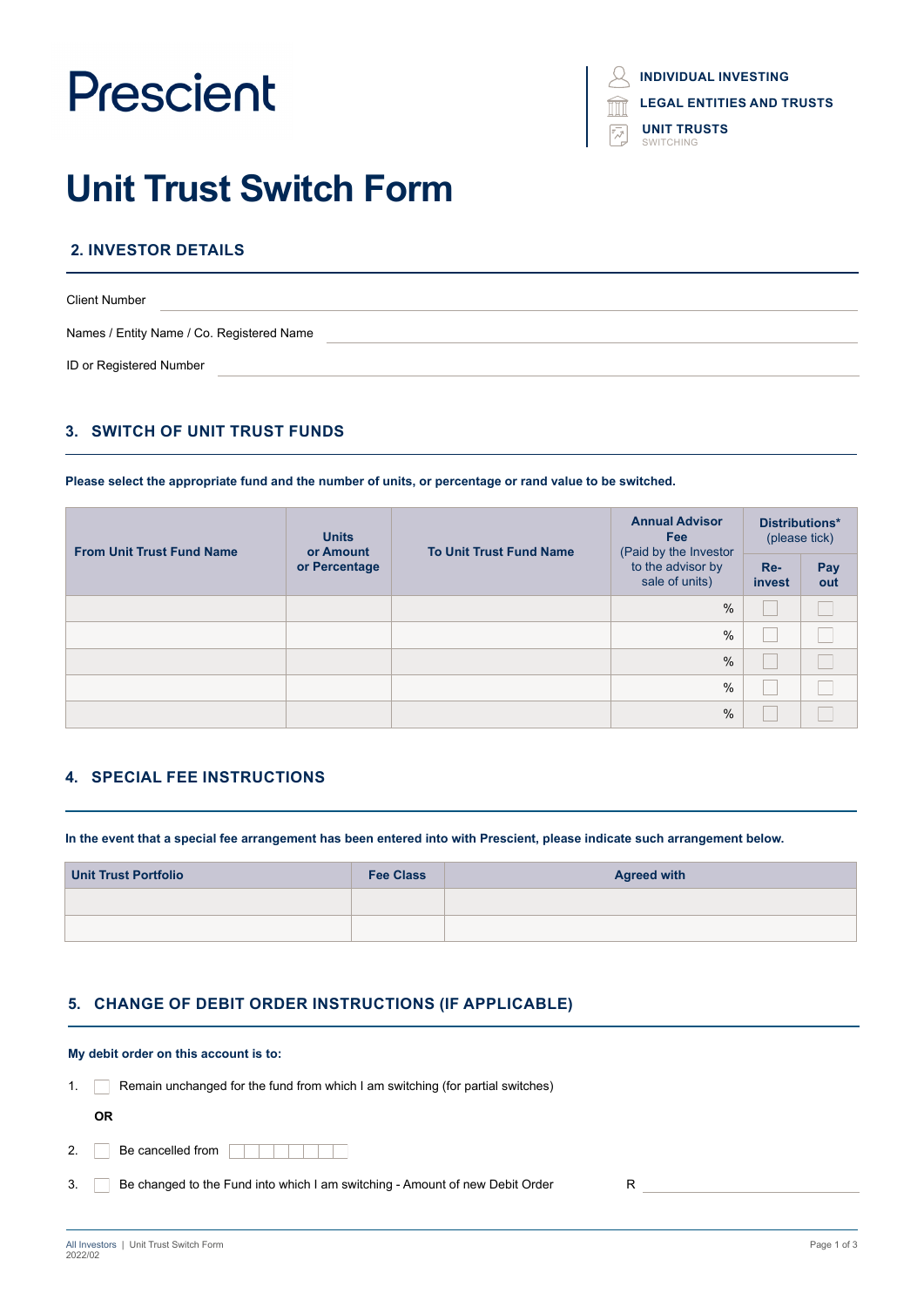**LEGAL ENTITIES AND TRUSTS**

**UNIT TRUSTS** SWITCHING

### **6. BANKING DETAILS OF INVESTOR (IF CHANGED)**

| <b>Name of Account Holder</b> |  |
|-------------------------------|--|
| <b>Bank</b>                   |  |
| <b>Branch Name</b>            |  |
| <b>Branch Code</b>            |  |
| <b>Account Number</b>         |  |
| <b>Account Type</b>           |  |

- Please provide Prescient with Proof of Bank Account Details
- The account holder must have a South African bank account.
- Debit orders and electronic collections will be deducted from this account.
- The onus is on the investor to inform Prescient of any changes to the bank account details.
- No payments will be made into third party bank accounts or credit cards. (i.e. payments will only be made to the bank account in the name of the registered investor).

### **AUTHORISATION AND DECLARATION**

I hereby acknowledge that the latest terms and conditions that are applicable to my original investment apply to this investment and that I have read the appropriate comprehensive fact sheet (Minimum Disclosure Document) information available on Prescient's website.

I consider myself or the entity to be, or to be associated with a Domestic Prominent Influential Person or a Foreign Prominent Public Official.

| No  <br>$Yes \mid \mid$                                                                                                                                                                                                              |                                                                                                                                                                                                                                |  |
|--------------------------------------------------------------------------------------------------------------------------------------------------------------------------------------------------------------------------------------|--------------------------------------------------------------------------------------------------------------------------------------------------------------------------------------------------------------------------------|--|
| If Yes, please provide details: experience of the state of the state of the state of the state of the state of                                                                                                                       |                                                                                                                                                                                                                                |  |
| Please note: It is the client's responsibility to disclose to Prescient should this status change                                                                                                                                    |                                                                                                                                                                                                                                |  |
| Signed at <u>example and a series of the series of the series of the series of the series of the series of the series of the series of the series of the series of the series of the series of the series of the series of the s</u> | Date and the state of the state of the state of the state of the state of the state of the state of the state of the state of the state of the state of the state of the state of the state of the state of the state of the s |  |
|                                                                                                                                                                                                                                      |                                                                                                                                                                                                                                |  |
| Authorised Signatory <b>Contract Contract Contract Contract Contract Contract Contract Contract Contract Contract Contract Contract Contract Contract Contract Contract Contract Contract Contract Contract Contract Contract Co</b> |                                                                                                                                                                                                                                |  |
| Signed at <u>example and a series of the series of the series of the series of the series of the series of the series of the series of the series of the series of the series of the series of the series of the series of the s</u> | Date enter the state of the state of the state of the state of the state of the state of the state of the state of the state of the state of the state of the state of the state of the state of the state of the state of the |  |
| Full name of signatory <b>contained a set of signatory</b> and the set of signatory and the set of the set of the set of the set of the set of the set of the set of the set of the set of the set of the set of the set of the set  | Capacity Capacity                                                                                                                                                                                                              |  |
| Authorised Signatory <b>Contract Contract Contract Contract Contract Contract Contract Contract Contract Contract Contract Contract Contract Contract Contract Contract Contract Contract Contract Contract Contract Contract Co</b> |                                                                                                                                                                                                                                |  |

#### **THANK YOU**

You have completed this application form. Please collate all your required FICA documentation to include in your submission.